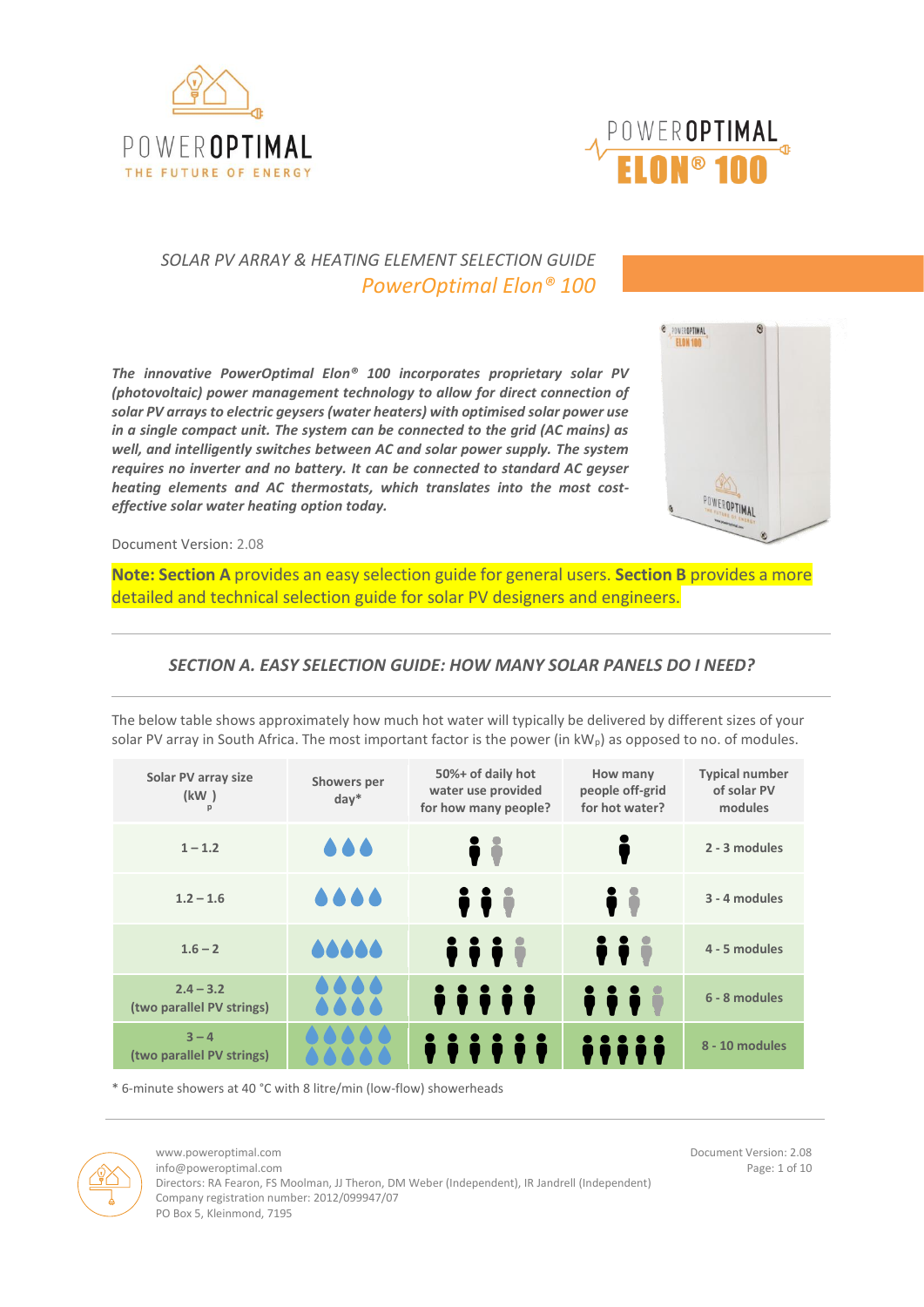



## *SECTION A. EASY SELECTION GUIDE: WHAT SIZE HEATING ELEMENT SHOULD I USE?*

To get the best performance from your Elon® solar PV water heater, it is important that the geyser element is a good match for the size of your solar PV array. This table helps you match the size of the solar PV array with the size of the geyser element.

| <b>Solar PV array size</b><br>$(kW_p)$ | <b>Best matching</b><br>geyser element size<br>(kW) | 2 <sup>nd</sup> choice geyser<br>element size*<br>(kW) | Geyser (water tank) size<br>(litres) |
|----------------------------------------|-----------------------------------------------------|--------------------------------------------------------|--------------------------------------|
| $1 - 1.2$                              |                                                     | 3                                                      | $100 - 200$                          |
| $1.2 - 1.6$                            | 3                                                   | 4 or 2                                                 | $100 - 200$                          |
| $1.6 - 2$                              | $\mathbf{2}$                                        | 3                                                      | $150 - 300$                          |
| $2 - 4$<br>(two parallel PV strings)   |                                                     | <b>NA</b>                                              | $200+$                               |

*\* Second-choice element size would reduce efficiency by 10 – 20%.*

|                |                 | <b>Maximum allowed</b> solar PV array specifications at Standard Test Conditions (STC): |  |
|----------------|-----------------|-----------------------------------------------------------------------------------------|--|
| $I_{sr}$ < 20A | $V_{oc}$ < 240V | Power < $4 \text{ kW}_{p}$                                                              |  |

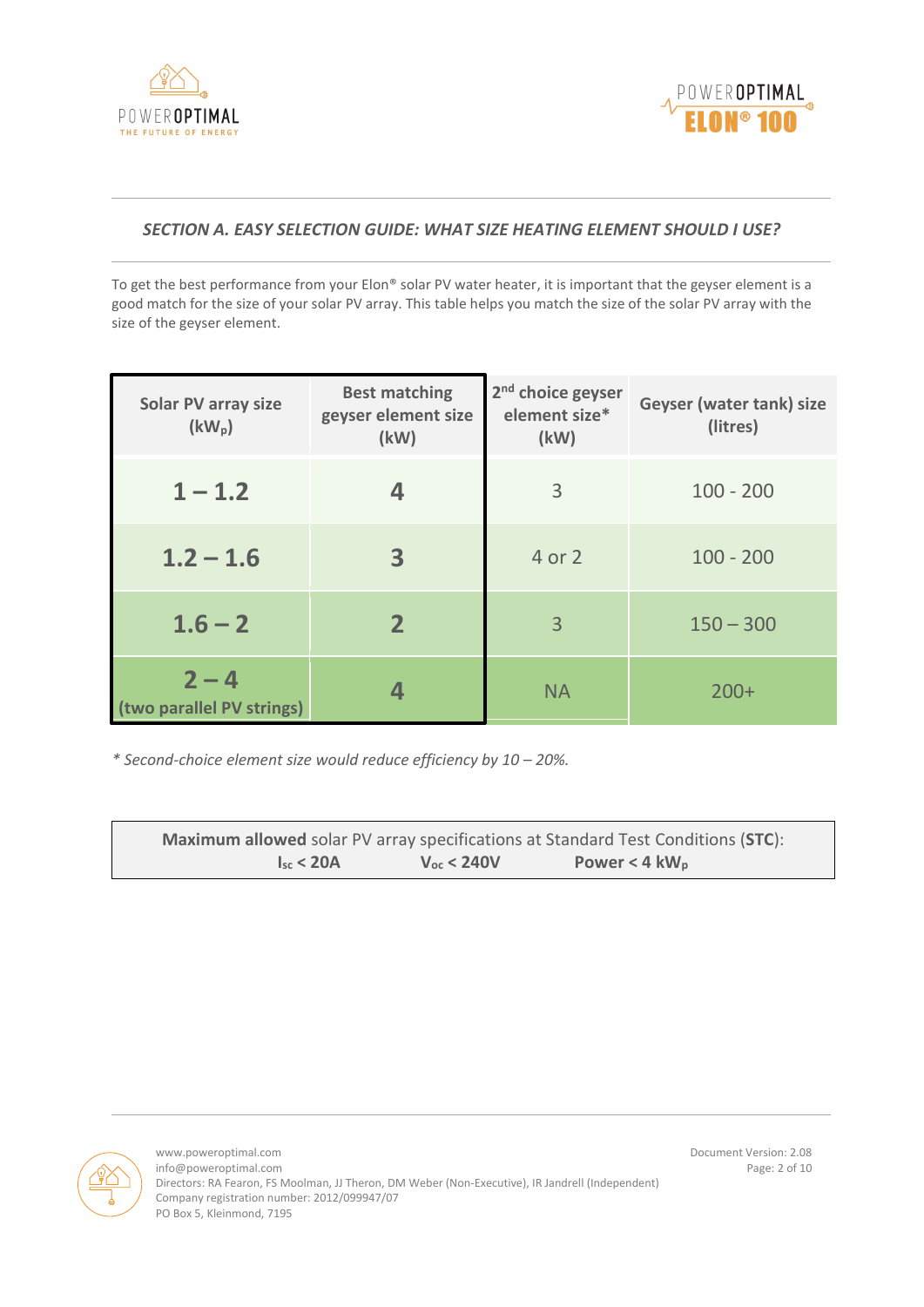



## *SECTION B. SOLAR PV ARRAY AND HEATING ELEMENT FULL SELECTION GUIDE*

It is important to match the solar PV array and heating elements for maximum power transfer efficiency.

#### **HOW TO USE THIS GUIDE:**

- 1. Use Tables 1 to 4 to help you select the right size solar PV array for your needs.
- 2. Then use Table 5 to find the recommended AC heating element power rating for your selected solar PV array.
- 3. Use Table 6 to check element & thermostat compatibility with the Elon® 100.

Contact PowerOptimal for advice on module-element matching if module properties (maximum power point current and voltage) are significantly different to typical module properties, or **for advice on bifacial & high voltage modules**.

### *TABLE 1. ANNUAL AVERAGE LITRES OF WATER HEATED PER DAY*

The below example table indicates the average number of litres of water per day that the system will heat from 15 to 60 °C over a year period for different solar array peak power ratings. (The amount of water heated will vary with weather conditions, by geographic location and by season. Water heated per day will be significantly lower in winter and significantly higher in summer. These numbers indicate heating capacity - i.e. if no hot water is used on a given day, there will be less water heated on that day. This is only an approximate guide.)

|                | Solar + $Elon$ <sup>®</sup> |                       | Annual average litres of water heated per day for X $kW_p$ installed solar capacity |                     |                                                                                                                                         |     |     |     |     |     |     |
|----------------|-----------------------------|-----------------------|-------------------------------------------------------------------------------------|---------------------|-----------------------------------------------------------------------------------------------------------------------------------------|-----|-----|-----|-----|-----|-----|
| Location       | kWh/kW <sub>p</sub> /yr     | $0.8$ kW <sub>n</sub> | $1 \text{ kW}_{p}$                                                                  | 1.2 kW <sub>p</sub> | 1.4 kW <sub>p</sub> 1.6 kW <sub>p</sub> 1.8 kW <sub>p</sub> 2 kW <sub>p</sub> 2.5 kW <sub>p</sub> 3 kW <sub>p</sub> 3.5 kW <sub>p</sub> |     |     |     |     |     |     |
| Bloemfontein   | 1894                        | 80                    | 99                                                                                  | 119                 | 139                                                                                                                                     | 159 | 179 | 199 | 249 | 298 | 348 |
| Cape Town      | 1624                        | 68                    | 85                                                                                  | 102                 | 119                                                                                                                                     | 136 | 154 | 171 | 213 | 256 | 299 |
| Durban         | 1447                        | 61                    | 76                                                                                  | 91                  | 106                                                                                                                                     | 122 | 137 | 152 | 190 | 228 | 266 |
| Jhb/Pretoria   | 1724                        | 72                    | 91                                                                                  | 109                 | 127                                                                                                                                     | 145 | 163 | 181 | 226 | 272 | 317 |
| Mbombela       | 1627                        | 68                    | 85                                                                                  | 103                 | 120                                                                                                                                     | 137 | 154 | 171 | 214 | 256 | 299 |
| Port Elizabeth | 1565                        | 66                    | 82                                                                                  | 99                  | 115                                                                                                                                     | 132 | 148 | 164 | 205 | 247 | 288 |
| Upington       | 1912                        | 80                    | 100                                                                                 | 121                 | 141                                                                                                                                     | 161 | 181 | 201 | 251 | 301 | 352 |
| Saldanha       | 1623                        | 68                    | 85                                                                                  | 102                 | 119                                                                                                                                     | 136 | 153 | 170 | 213 | 256 | 298 |

#### **Example:**

For a solar PV array of 1.2 kW<sub>p</sub>, an installation in Johannesburg would yield about 1724 kWh/kW<sub>p</sub>/yr, or 1724 x 1.2 kW<sub>p</sub> = **2069 kWh/yr**. This would be sufficient to **heat on average 109 litres of water per day**. For a family of 2 each using 80 litres of hot water per day, this would provide about 109 ÷ (80 x 2) or **68% of the annual hot water requirement**.



www.poweroptimal.com **Document Version: 2.08** info@poweroptimal.com **Page: 3 of 10** Directors: RA Fearon, FS Moolman, JJ Theron, DM Weber (Non-Executive), IR Jandrell (Independent) Company registration number: 2012/099947/07 PO Box 5, Kleinmond, 7195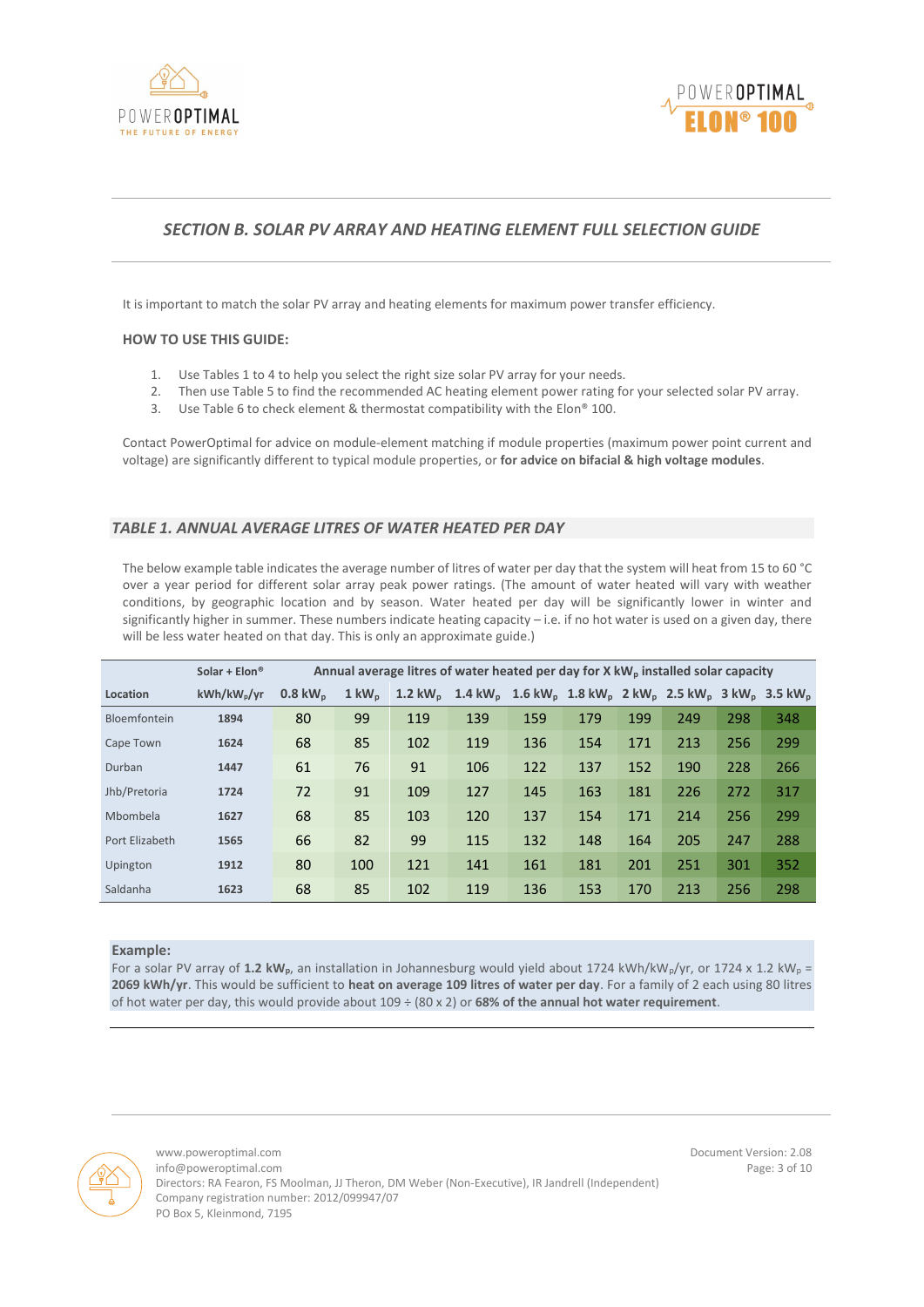



### *TABLE 2. ANNUAL AVERAGE NUMBER OF SHOWERS PER DAY*

The below table indicates the average number of showers per day for which the system will supply hot water over a year period for different solar array peak power ratings. (The amount of water heated will vary with weather conditions, by geographic location and by season. Water heated per day will be significantly lower in winter and significantly higher in summer. These numbers indicate heating capacity – i.e. if no hot water is used on a given day, there will be less water heated on that day. This is only an approximate guide.)

|                | Solar + $Elon$ <sup>®</sup> |                      |                    | Number of showers per day (based on annual average) for X kW <sub>p</sub> installed solar capacity |                                                                                                                                         |     |     |     |     |     |      |
|----------------|-----------------------------|----------------------|--------------------|----------------------------------------------------------------------------------------------------|-----------------------------------------------------------------------------------------------------------------------------------------|-----|-----|-----|-----|-----|------|
| Location       | kWh/kW <sub>p</sub> /yr     | $0.8 \text{ kW}_{p}$ | $1 \text{ kW}_{p}$ | 1.2 kW $_{\rm o}$                                                                                  | 1.4 kW <sub>p</sub> 1.6 kW <sub>p</sub> 1.8 kW <sub>p</sub> 2 kW <sub>p</sub> 2.5 kW <sub>p</sub> 3 kW <sub>p</sub> 3.5 kW <sub>p</sub> |     |     |     |     |     |      |
| Bloemfontein   | 1894                        | 2.4                  | 3.0                | 3.6                                                                                                | 4.2                                                                                                                                     | 4.8 | 5.4 | 6.0 | 7.5 | 9.0 | 10.4 |
| Cape Town      | 1624                        | 2.0                  | 2.6                | 3.1                                                                                                | 3.6                                                                                                                                     | 4.1 | 4.6 | 5.1 | 6.4 | 7.7 | 9.0  |
| Durban         | 1447                        | 1.8                  | 2.3                | 2.7                                                                                                | 3.2                                                                                                                                     | 3.6 | 4.1 | 4.6 | 5.7 | 6.8 | 8.0  |
| Jhb/Pretoria   | 1724                        | 2.2                  | 2.7                | 3.3                                                                                                | 3.8                                                                                                                                     | 4.3 | 4.9 | 5.4 | 6.8 | 8.2 | 9.5  |
| Mbombela       | 1627                        | 2.1                  | 2.6                | 3.1                                                                                                | 3.6                                                                                                                                     | 4.1 | 4.6 | 5.1 | 6.4 | 7.7 | 9.0  |
| Port Elizabeth | 1565                        | 2.0                  | 2.5                | 3.0                                                                                                | 3.5                                                                                                                                     | 3.9 | 4.4 | 4.9 | 6.2 | 7.4 | 8.6  |
| Upington       | 1912                        | 2.4                  | 3.0                | 3.6                                                                                                | 4.2                                                                                                                                     | 4.8 | 5.4 | 6.0 | 7.5 | 9.0 | 10.5 |
| Saldanha       | 1623                        | 2.0                  | 2.6                | 3.1                                                                                                | 3.6                                                                                                                                     | 4.1 | 4.6 | 5.1 | 6.4 | 7.7 | 9.0  |

The table is based on **6-minute** showers at **40 °C** and **8 litres/min** low flow showerheads. Old showerheads can use up to 15 litres/min and would substantially reduce the number of showers.

#### **Example:**

For a solar PV array of 2.5 kW<sub>p</sub>, an installation in Johannesburg would yield about 1724 kWh/kW<sub>p</sub>/yr, or 1724 x 2.5 kW<sub>p</sub> = **4 310 kWh/yr**. This would be sufficient for about **6 to 7 showers per day**.



www.poweroptimal.com by the community of the community of the community of the community of the community of the community of the community of the community of the community of the community of the community of the communi  $info@power optimal.com$ Directors: RA Fearon, FS Moolman, JJ Theron, DM Weber (Non-Executive), IR Jandrell (Independent) Company registration number: 2012/099947/07 PO Box 5, Kleinmond, 7195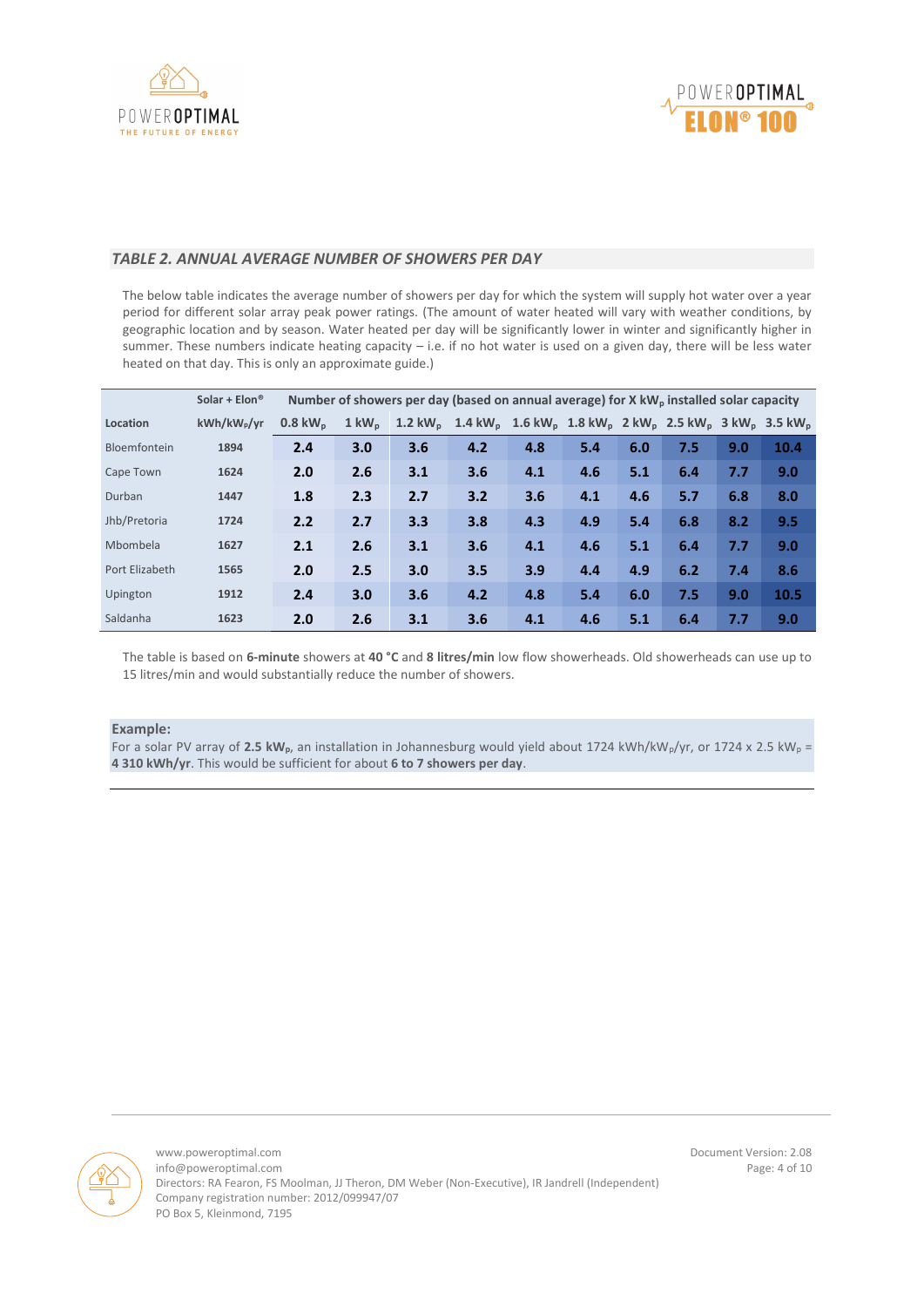



### *TABLE 3. PERCENTAGE OF ANNUAL HOT WATER REQUIREMENT*

The below example table indicates what % of the annual hot water requirement will on average be supplied by the system for **2 people each using 80 litres of hot (60 °C) water per day**. (The amount of water heated will vary with weather conditions, by geographic location and by season. Water heated per day will be significantly lower in winter and significantly higher in summer. These numbers indicate heating capacity – i.e. if no hot water is used on a given day, there will be less water heated on that day. This is only an approximate guide.)

|                | Solar + $Elon$ <sup>®</sup> |     | Annual average % of hot water requirement supplied for 2 people each using 80 litres<br>of hot water per day for X kW <sub>p</sub> installed solar capacity |     |     |                                                                                                                                                                                                           |      |      |      |             |             |
|----------------|-----------------------------|-----|-------------------------------------------------------------------------------------------------------------------------------------------------------------|-----|-----|-----------------------------------------------------------------------------------------------------------------------------------------------------------------------------------------------------------|------|------|------|-------------|-------------|
| Location       | kWh/kW <sub>n</sub> /vr     |     |                                                                                                                                                             |     |     | $0.8 \text{ kW}_{\text{o}}$ 1 kW <sub>p</sub> 1.2 kW <sub>p</sub> 1.4 kW <sub>p</sub> 1.6 kW <sub>p</sub> 1.8 kW <sub>p</sub> 2 kW <sub>p</sub> 2.5 kW <sub>p</sub> 3 kW <sub>p</sub> 3.5 kW <sub>p</sub> |      |      |      |             |             |
| Bloemfontein   | 1894                        | 50% | 62%                                                                                                                                                         | 75% | 87% | 99%                                                                                                                                                                                                       | 112% | 124% | 155% | 187%        | 218%        |
| Cape Town      | 1624                        | 43% | 53%                                                                                                                                                         | 64% | 75% | 85%                                                                                                                                                                                                       | 96%  | 107% | 133% | <b>160%</b> | 187%        |
| Durban         | 1447                        | 38% | 47%                                                                                                                                                         | 57% | 66% | 76%                                                                                                                                                                                                       | 85%  | 95%  | 119% | 142%        | 166%        |
| Jhb/Pretoria   | 1724                        | 45% | 57%                                                                                                                                                         | 68% | 79% | 91%                                                                                                                                                                                                       | 102% | 113% | 142% | 170%        | 198%        |
| Nelspruit      | 1627                        | 43% | 53%                                                                                                                                                         | 64% | 75% | 85%                                                                                                                                                                                                       | 96%  | 107% | 134% | 160%        | 187%        |
| Port Elizabeth | 1565                        | 41% | 51%                                                                                                                                                         | 62% | 72% | 82%                                                                                                                                                                                                       | 92%  | 103% | 128% | 154%        | <b>180%</b> |
| Upington       | 1912                        | 50% | 63%                                                                                                                                                         | 75% | 88% | 100%                                                                                                                                                                                                      | 113% | 126% | 157% | 188%        | 220%        |
| Saldanha       | 1623                        | 43% | 53%                                                                                                                                                         | 64% | 75% | 85%                                                                                                                                                                                                       | 96%  | 107% | 133% | <b>160%</b> | 186%        |

### **Examples:**

An array of **1.2 kW<sup>p</sup>** will provide approximately **64%** of the annual hot water requirement for a family of two people in Cape Town.

An array of **2 kW<sup>p</sup>** will provide approximately 124% x (2 people / 4 people) = **62%** of the annual hot water requirement for a family of four people in Bloemfontein.



www.poweroptimal.com by the community of the community of the community of the community of the community of the community of the community of the community of the community of the community of the community of the communi  $info@power optimal.com$ Directors: RA Fearon, FS Moolman, JJ Theron, DM Weber (Non-Executive), IR Jandrell (Independent) Company registration number: 2012/099947/07 PO Box 5, Kleinmond, 7195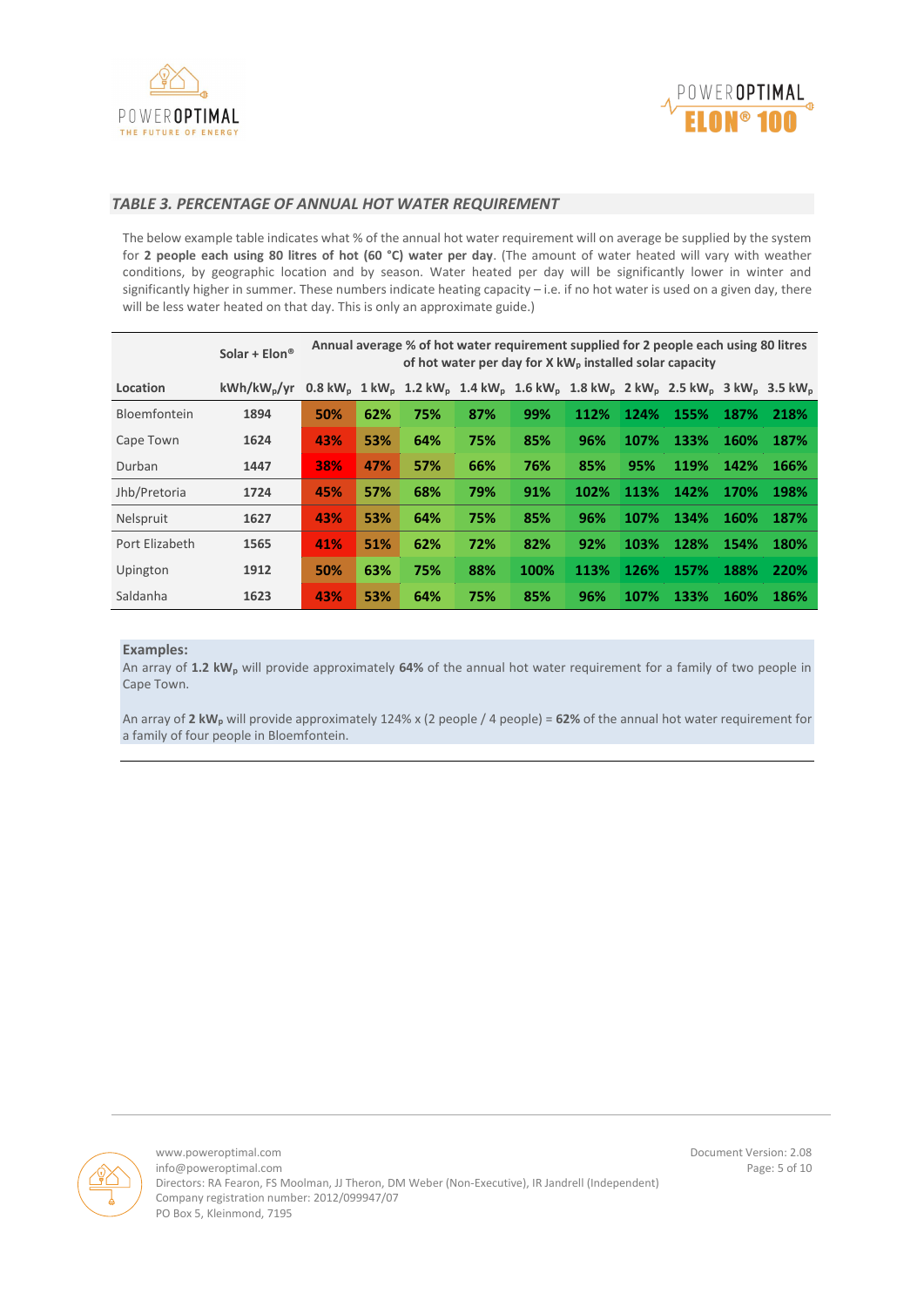



## *TABLE 4. PEAK POWER OUTPUT FOR VARIOUS SOLAR MODULES AND ARRAY SIZES*

The peak power production ( $W_p$ ) of the modules at STC (Standard Test Conditions: irradiance 1000 W/m<sup>2</sup>, spectrum AM 1.5, module temperature 25 °C) and at NOCT (Nominal Operating Cell Temperature, irradiance 800 W/m², spectrum AM 1.5, module temperature ~43 – 45 °C) are provided by the solar PV module manufacturer. The below table indicates the peak power at STC for a range of solar module power ratings and array sizes.

| No. of cells | <b>Module STC</b> |         | Total peak power at STC in kW <sub>p</sub> for an array of X modules |         |                    |                 |                  |                         |  |
|--------------|-------------------|---------|----------------------------------------------------------------------|---------|--------------------|-----------------|------------------|-------------------------|--|
| per module   | power rating      | 3       | $\overline{a}$                                                       | 5       | 6                  | $8(2 \times 4)$ | $10(2 \times 5)$ | 12 $(2 \times 6)$       |  |
|              | $(W_p)$           | modules | modules                                                              | modules | modules            | modules         | modules          | modules                 |  |
| 60 or 120    | 265               | 0.795   | 1.06                                                                 | 1.325   | 1.59               | 2.12            | 2.65             | 3.18                    |  |
| 60 or 120    | 270               | 0.81    | 1.08                                                                 | 1.35    | 1.62               | 2.16            | 2.70             | 3.24                    |  |
| 60 or 120    | 275               | 0.825   | 1.10                                                                 | 1.375   | 1.65               | 2.20            | 2.75             | 3.30                    |  |
| 60 or 120    | 280               | 0.84    | 1.12                                                                 | 1.40    | 1.68               | 2.24            | 2.80             | 3.36                    |  |
| 60 or 120    | 285               | 0.855   | 1.14                                                                 | 1.425   | 1.71               | 2.28            | 2.85             | 3.42                    |  |
| 60 or 120    | 290               | 0.87    | 1.16                                                                 | 1.45    | 1.74               | 2.32            | 2.90             | 3.48                    |  |
| 60 or 120    | 295               | 0.885   | 1.18                                                                 | 1.475   | 1.77               | 2.36            | 2.95             | 3.54                    |  |
| 60 or 120    | 300               | 0.90    | 1.20                                                                 | 1.50    | 1.80               | 2.40            | 3.00             | 3.60                    |  |
| 60 or 120    | 305               | 0.915   | 1.22                                                                 | 1.525   | 1.83               | 2.44            | 3.05             | 3.66                    |  |
| 60 or 120    | 310               | 0.93    | 1.24                                                                 | 1.55    | 1.86               | 2.48            | 3.1              | 3.72                    |  |
| 60 or 120    | 315               | 0.945   | 1.26                                                                 | 1.575   | 1.89               | 2.52            | 3.15             | 3.78                    |  |
| 60 or 120    | 320               | 0.96    | 1.28                                                                 | 1.6     | 1.92               | 2.56            | 3.2              | 3.84                    |  |
| 60 or 120    | 325               | 0.975   | 1.3                                                                  | 1.625   | 1.95               | 2.6             | 3.25             | 3.9                     |  |
| 60 or 120    | 330               | 0.99    | 1.32                                                                 | 1.65    | 1.98               | 2.64            | 3.3              | 3.96                    |  |
| 72 or 144    | 310               | 0.93    | 1.24                                                                 | 1.55    |                    | 2.48            | 3.10             | $\overline{\mathbf{c}}$ |  |
| 72 or 144    | 315               | 0.945   | 1.26                                                                 | 1.575   |                    | 2.52            | 3.15             |                         |  |
| 72 or 144    | 320               | 0.96    | 1.28                                                                 | 1.60    |                    | 2.56            | 3.20             |                         |  |
| 72 or 144    | 325               | 0.975   | 1.30                                                                 | 1.625   |                    | 2.60            | 3.25             | <b>100 voltag</b>       |  |
| 72 or 144    | 330               | 0.99    | 1.32                                                                 | 1.65    | Elon® 100 voltage) | 2.64            | 3.30             |                         |  |
| 72 or 144    | 335               | 1.005   | 1.34                                                                 | 1.675   |                    | 2.68            | 3.35             | Elon®                   |  |
| 72 or 144    | 340               | 1.02    | 1.36                                                                 | 1.70    | <b>ALLOWED</b>     | 2.72            | 3.40             | ALLOWED                 |  |
| 72 or 144    | 345               | 1.035   | 1.38                                                                 | 1.725   |                    | 2.76            | 3.45             |                         |  |
| 72 or 144    | 350               | 1.05    | 1.40                                                                 | 1.75    |                    | 2.80            | 3.50             |                         |  |
| 72 or 144    | 355               | 1.065   | 1.42                                                                 | 1.775   | <b>NOT</b>         | 2.84            | 3.55             | 5<br>NOZ                |  |
| 72 or 144    | 360               | 1.08    | 1.44                                                                 | 1.8     |                    | 2.88            | 3.6              |                         |  |
| 72 or 144    | 365               | 1.095   | 1.46                                                                 | 1.825   |                    | 2.92            | 3.65             |                         |  |
| 72 or 144    | 370               | $1.11$  | 1.48                                                                 | 1.85    | s maximum rated    | 2.96            | 3.7              | s maximum rated         |  |
| 72 or 144    | 375               | 1.125   | 1.5                                                                  | 1.875   |                    | $\overline{3}$  | 3.75             | ಠ                       |  |
| 72 or 144    | 380               | 1.14    | 1.52                                                                 | 1.9     | xceed              | 3.04            | 3.8              | <b>Jexce</b>            |  |
| 72 or 144    | 385               | 1.155   | 1.54                                                                 | 1.925   | ڡ                  | 3.08            | 3.85             |                         |  |

 $info@power optimal.com$ 

www.poweroptimal.com Document Version: 2.08<br>Info@poweroptimal.com Document Version: 2.08<br>Page: 6 of 10

Directors: RA Fearon, FS Moolman, JJ Theron, DM Weber (Non-Executive), IR Jandrell (Independent) Company registration number: 2012/099947/07 PO Box 5, Kleinmond, 7195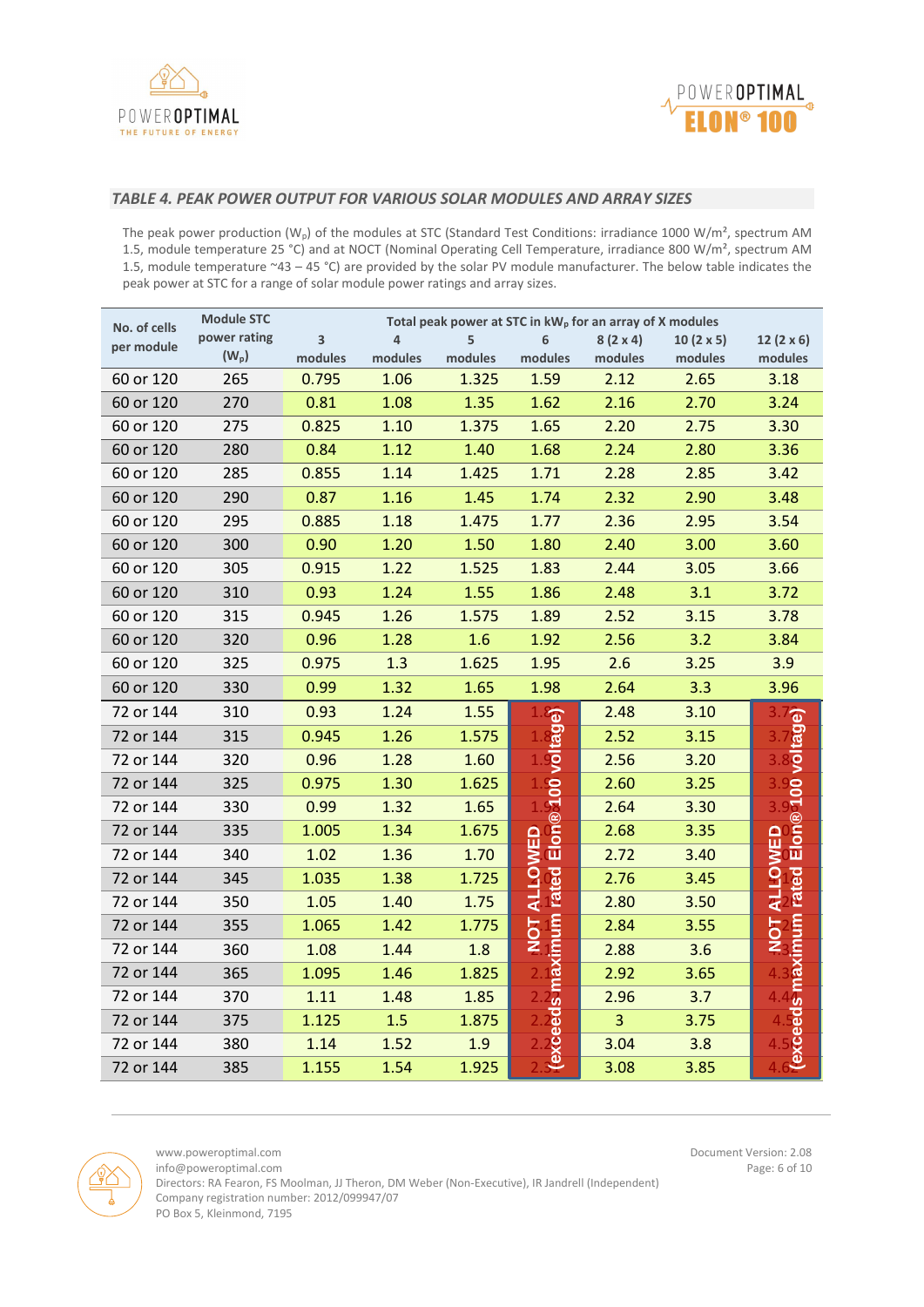



| No. of cells | <b>Module STC</b> |         |         |                |               | Total peak power at STC in kW <sub>p</sub> for an array of X modules |                  |                   |
|--------------|-------------------|---------|---------|----------------|---------------|----------------------------------------------------------------------|------------------|-------------------|
| per module   | power rating      | 3       | 4       | 5              | 6             | $8(2 \times 4)$                                                      | $10(2 \times 5)$ | 12 $(2 \times 6)$ |
|              | $(W_p)$           | modules | modules | modules        | modules       | modules                                                              | modules          | modules           |
| 72 or 144    | 390               | 1.17    | 1.56    | 1.95           | 2.34          | 3.12                                                                 | 3.9              | 4.68              |
| 72 or 144    | 395               | 1.185   | 1.58    | 1.975          | $\frac{5}{1}$ | 3.16                                                                 | 3.95             | $\frac{1}{2}$     |
| 72 or 144    | 400               | 1.2     | 1.6     | $\overline{2}$ |               | 3.2                                                                  | 4                | $^\circledR$      |
| 72 or 144    | 405               | 1.215   | 1.62    | 2.025          | lon®          | 3.24                                                                 | 8                | $\overline{O}$    |
| 72 or 144    | 410               | 1.23    | 1.64    | 2.05           |               | 3.28                                                                 |                  |                   |
| 72 or 144    | 415               | 1.245   | 1.66    | 2.075          | ഉ<br>w        | 3.32                                                                 | $\mathbf{Q}$     |                   |
| 72 or 144    | 420               | 1.26    | 1.68    | 2.1            | မ္တ<br>ω      | 3.36                                                                 | 靣<br>ш<br>ත      | မြိ               |
| 72 or 144    | 425               | 1.275   | 1.7     | 2.125          | ä             | 3.4                                                                  | mn<br>atin       |                   |
| 72 or 144    | 430               | 1.29    | 1.72    | 2.15           |               | 3.44                                                                 | axim             |                   |
| 72 or 144    | 435               | 1.305   | 1.74    | 2.175          | Z.<br>Ë.      | 3.48                                                                 | oowe             |                   |
| 72 or 144    | 440               | 1.32    | 1.76    | 2.2            |               | 3.52                                                                 | eds m            |                   |
| 72 or 144    | 445               | 1.335   | 1.78    | 2.225          | excee         | 3.56                                                                 |                  | ω<br>Ō            |
| 72 or 144    | 450               | 1.35    | 1.8     | 2.25           |               | 3.6                                                                  | <b>JXe</b>       |                   |
| 72 or 144    | 455               | 1.365   | 1.82    | 2.275          |               | 3.64                                                                 |                  |                   |

#### **Examples:**

An array of **4 x 325 W<sup>p</sup> modules** in series will have a total peak power (at STC) of **1.3 kWp**.

An array of **2 parallel strings of 5 modules of 280 W<sup>p</sup> each** (10 modules of 280 W<sup>p</sup> in total) will have a total peak power (at STC) of **2.8 kWp**.

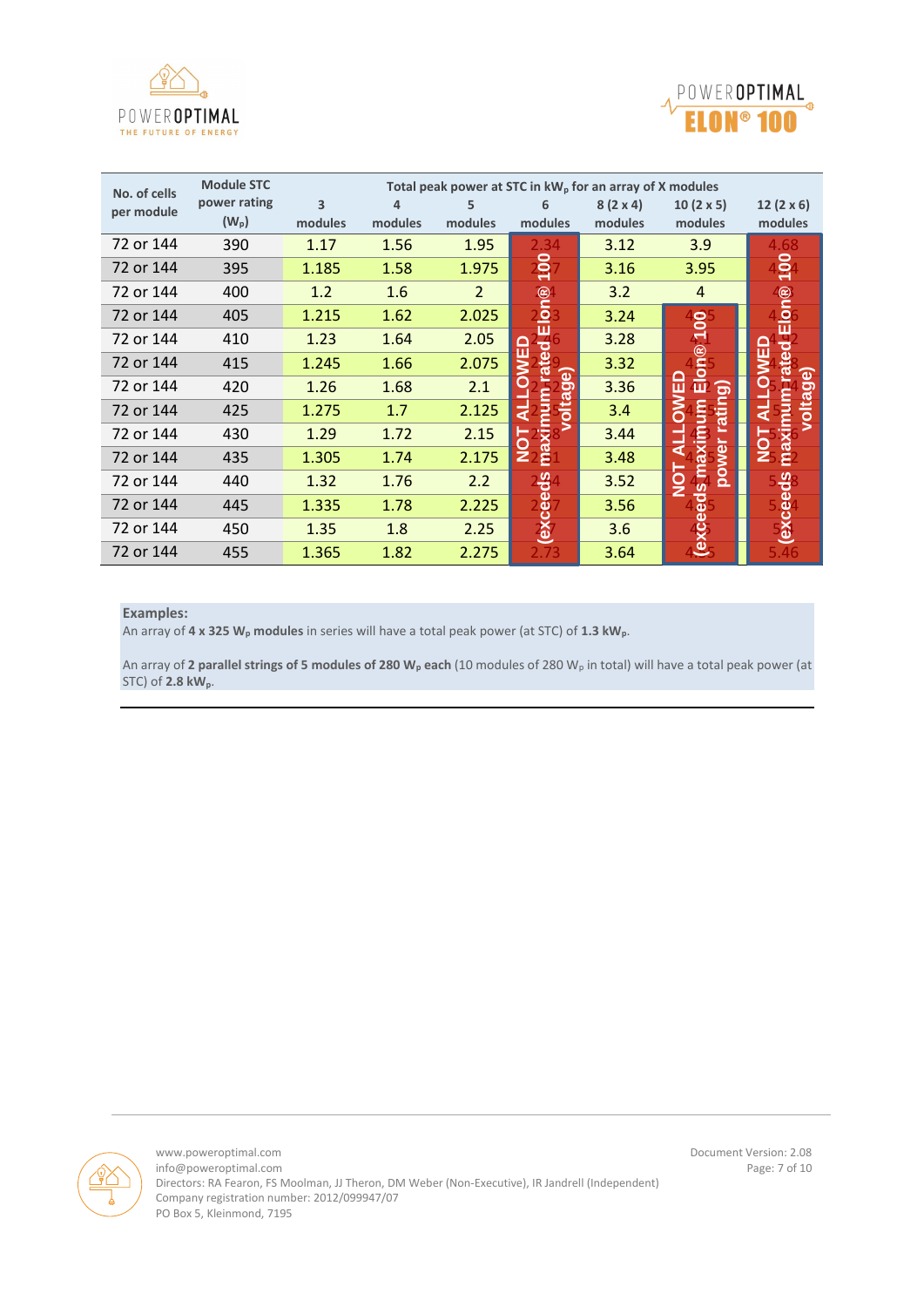



### *TABLE 5. SOLAR PV MODULE AND AC HEATING ELEMENT MATCHING GUIDE*

**Contact PowerOptimal** for advice on module-element matching if module properties are significantly different to typical values or **for advice on bifacial, high voltage & high current modules**.

| <b>Solar PV array size</b><br>$(kW_p)$ | <b>Best matching</b><br>geyser element size<br>(kW) | 2 <sup>nd</sup> choice geyser<br>element size*<br>(kW) | Geyser (water tank) size<br>(litres) |
|----------------------------------------|-----------------------------------------------------|--------------------------------------------------------|--------------------------------------|
| $1 - 1.2$                              |                                                     | 3                                                      | $100 - 200$                          |
| $1.2 - 1.6$                            | 3                                                   | 4 or 2                                                 | $100 - 200$                          |
| $1.6 - 2$                              | $\mathbf{2}$                                        | 3                                                      | $150 - 300$                          |
| $2 - 4$<br>(two parallel PV strings)   |                                                     | <b>NA</b>                                              | $200+$                               |

*\* Second choice element size would reduce efficiency by 10 – 20%.*

#### **Example:**

For **3 x 410 W<sup>p</sup> = 1.23 kWp**, the best heating element match is a **3 kW AC element** (as rated at 230V). The second-choice element is 2 kW, but this would reduce efficiency by 10 – 20%.

Contact PowerOptimal for advice on array-element matching if module properties ( $V_{mpp}$  and  $I_{mpp}$  at NOCT) are significantly different to typical .

## **DO NOT DEVIATE FROM THE RECOMMENDED MODULE-ELEMENT MATCHING CONFIGURATIONS WITHOUT CONSULTING POWEROPTIMAL.**

|                |                     | <b>Maximum allowed</b> solar PV array specifications at Standard Test Conditions (STC): |  |
|----------------|---------------------|-----------------------------------------------------------------------------------------|--|
| $I_{sr}$ < 20A | $V_{\rm oc}$ < 240V | Power < 4 $kW_p$                                                                        |  |

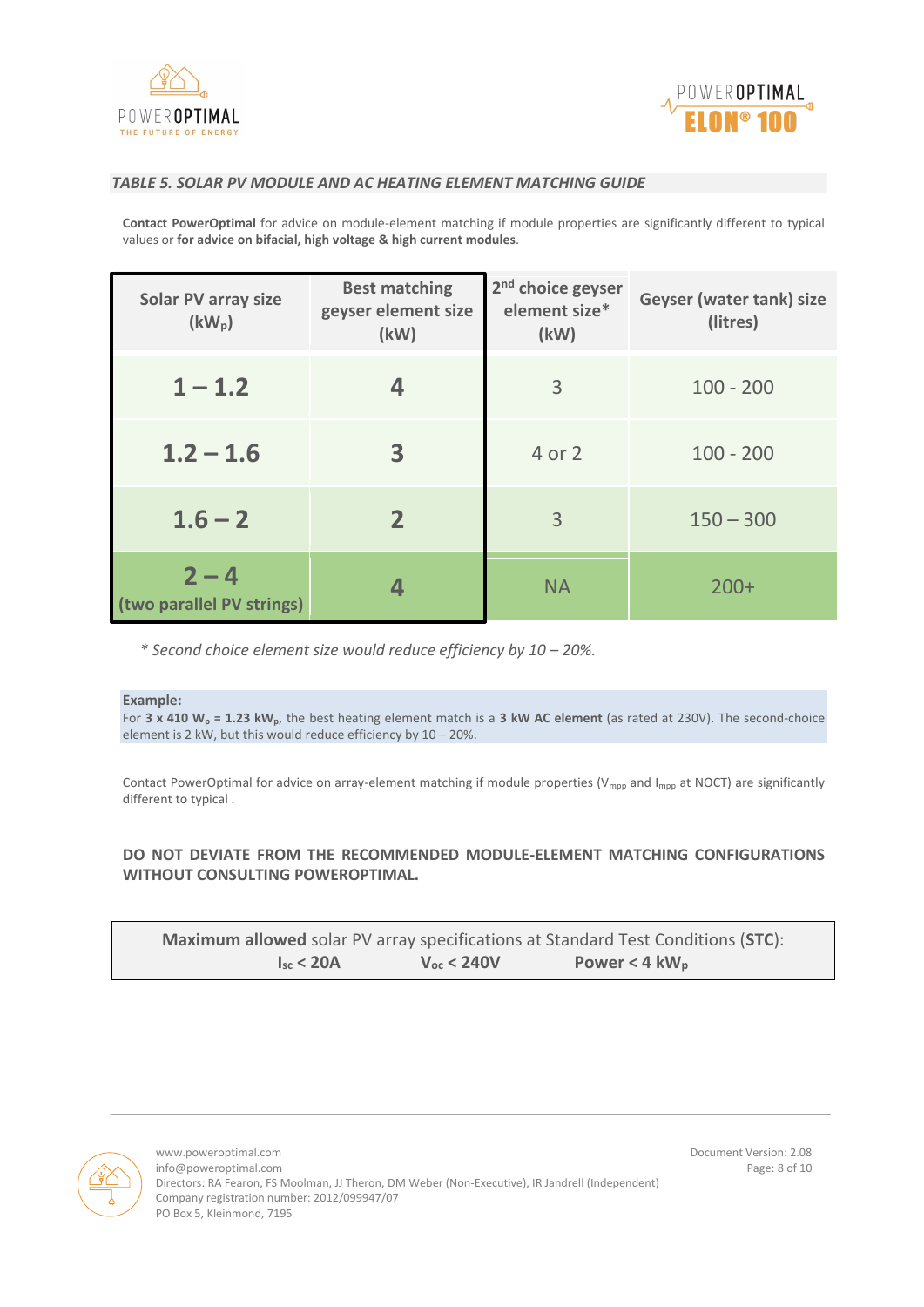



## *TABLE 6. GEYSER ELEMENT & THERMOSTAT COMPATIBILITY GUIDE*

| <b>Element type</b> | Compatible thermostat type | <b>Comments</b>                                                                                                                                                                                                                                                                                                                 |
|---------------------|----------------------------|---------------------------------------------------------------------------------------------------------------------------------------------------------------------------------------------------------------------------------------------------------------------------------------------------------------------------------|
| Screw-in element:   | VKF-11 thermostat:         | Element & thermostat have separate electrical connections,                                                                                                                                                                                                                                                                      |
|                     |                            | so each can be connected (wired) separately to the Elon®.<br>Thus, this element-thermostat combination is directly<br>compatible with the Elon®. (No need to use the bridging<br>wire or element adapter supplied with the Elon® unit.)<br>The thermostat pocket in the element is the right size for<br>the VKF-11 thermostat. |



www.poweroptimal.com Document Version: 2.08<br>Info@poweroptimal.com Page: 9 of 10 info@poweroptimal.com Directors: RA Fearon, FS Moolman, JJ Theron, DM Weber (Non-Executive), IR Jandrell (Independent) Company registration number: 2012/099947/07 PO Box 5, Kleinmond, 7195